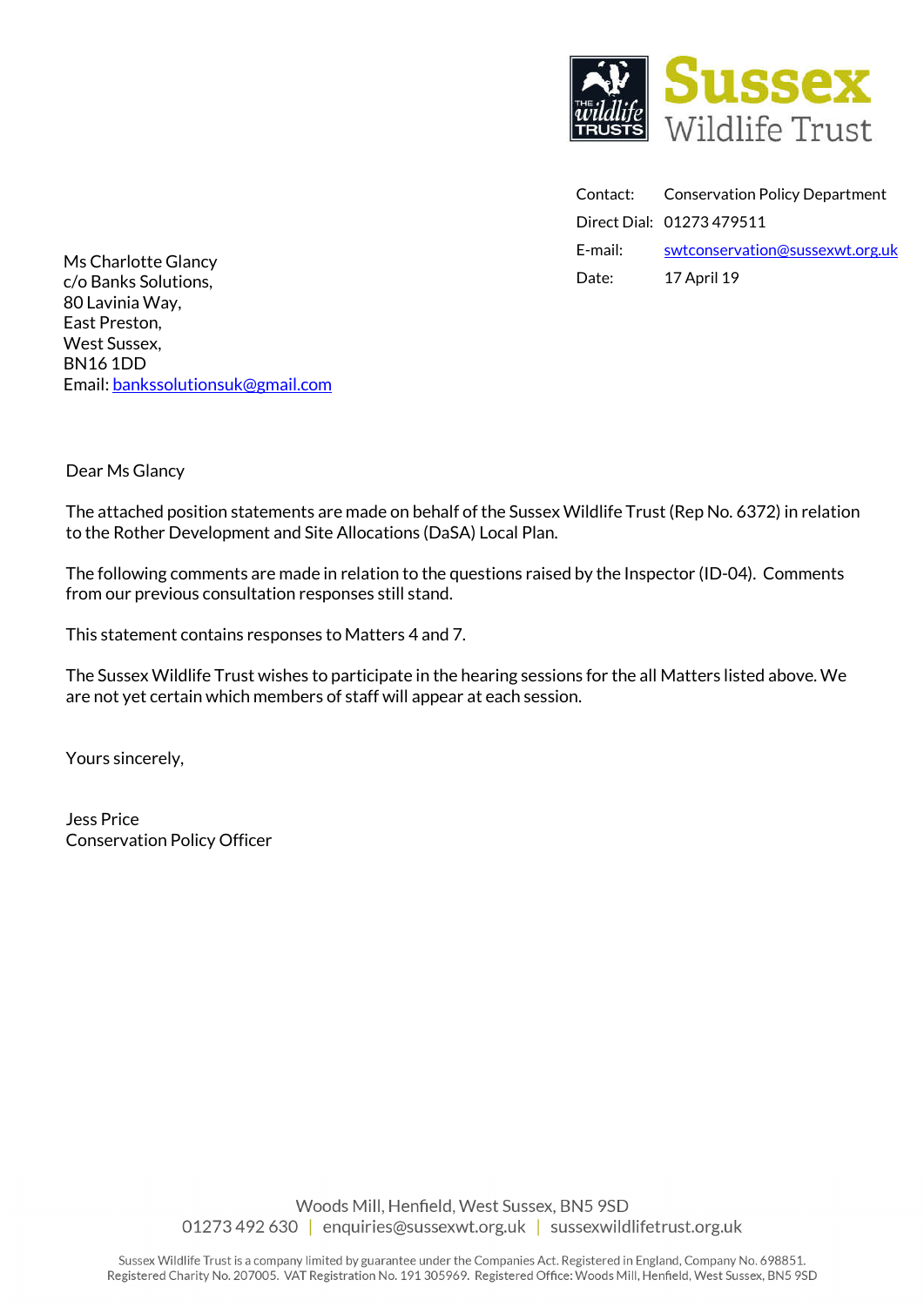Sussex Wildlife Trust Rep Number: 6372

### **Matter 4 – Development Policies**

**Issue: Are the development management policies sound, compliant with the Core Strategy, national policy and evidence?**

### Policy DRM1 Water Efficiency

• Is there sufficient evidence to justify a policy requirement of 110 litres per day as opposed to the mandatory national standard of 125 litres per day, in accordance with Planning Practice Guidance?

The Planning Practice Guidance on Water Efficiency Standards (Ref ID: 56-013-20150327 to ID: 56-017- 20150327) states that local planning authorities can set out policies requiring new dwellings to meet the tight optional requirement where there is a 'clear local need'. This is further explained as referring to the 'existing sources of evidence' and consulting with the EA, catchment partnerships and the local water company, along with considering the impact on viability.

The south east of England is classed by the Environment Agency as an area of serious water stress. This is acknowledged by South East Water, the main water supplier for Rother District, in their business plan (2020-2025) which states: '*We operate in a region that, compared to the rest of the UK, is relatively affluent with higher water use by customers and will continue to see significant population growth – and yet is also the most water-stressed region in the UK. Meeting the demand for water over the next few decades with what water is available to supply will be our biggest challenge*'.

South East Water has recently adopted a more ambitious target for water efficiency in their Water Resources Management Plan<sup>1</sup> due to representations made on their draft plan and feedback from Defra. Given the large amount of investment being made by South East Water, it would be counterintuitive and damaging to reduce the efficiency requirement of the new houses which will become their responsibility in terms of water supply.

In addition, the South East River Basin Management Plan recommends that '*Local government sets out local plan policies requiring new homes to meet the tighter water efficiency standard of 110 litres per person per day as described in Part G of Schedule 1 to the Building Regulations 2010*' in order to improve the way water resources are managed to make sure there is enough good quality water for a healthier water environment and secure supplies of water for people, businesses and agriculture.

It should also be noted that the adopted or proposed development plans of the neighbouring authorities of Wealden District Council, Ashford Borough Council and Folkestone & Hythe District Council have also included the tighter optional requirement(or less) in their policies for water efficiency.

It is therefore clear to the Sussex Wildlife Trust that the evidence justifies the policy requirement of 110 litres per day as required by the Planning Practice Guidance.

### Policy DHG11 Boundary Treatments

Is the policy consistent with Paragraph 109 of the Framework?

The Sussex Wildlife Trust submitted comments during the Regulation 19 consultation for the DaSA to highlight that the policy could be more ambitious in playing its part in ensuring permeability in the landscape.

Paragraphs 109 of the 2012 NPPF and 170 of the 2019NPPF look for planning policies and decisions to contribute to the establishment of coherent ecological networks. Connectivity and permeability are key components of a coherent ecological network. We therefore asked that the following amendment was made to criterion (ii) of the policy to ensure that permeability is maintained and where needed increased.

 <sup>1</sup> https://corporate.southeastwater.co.uk/about-us/our-plans/water-resources-management-plan-2019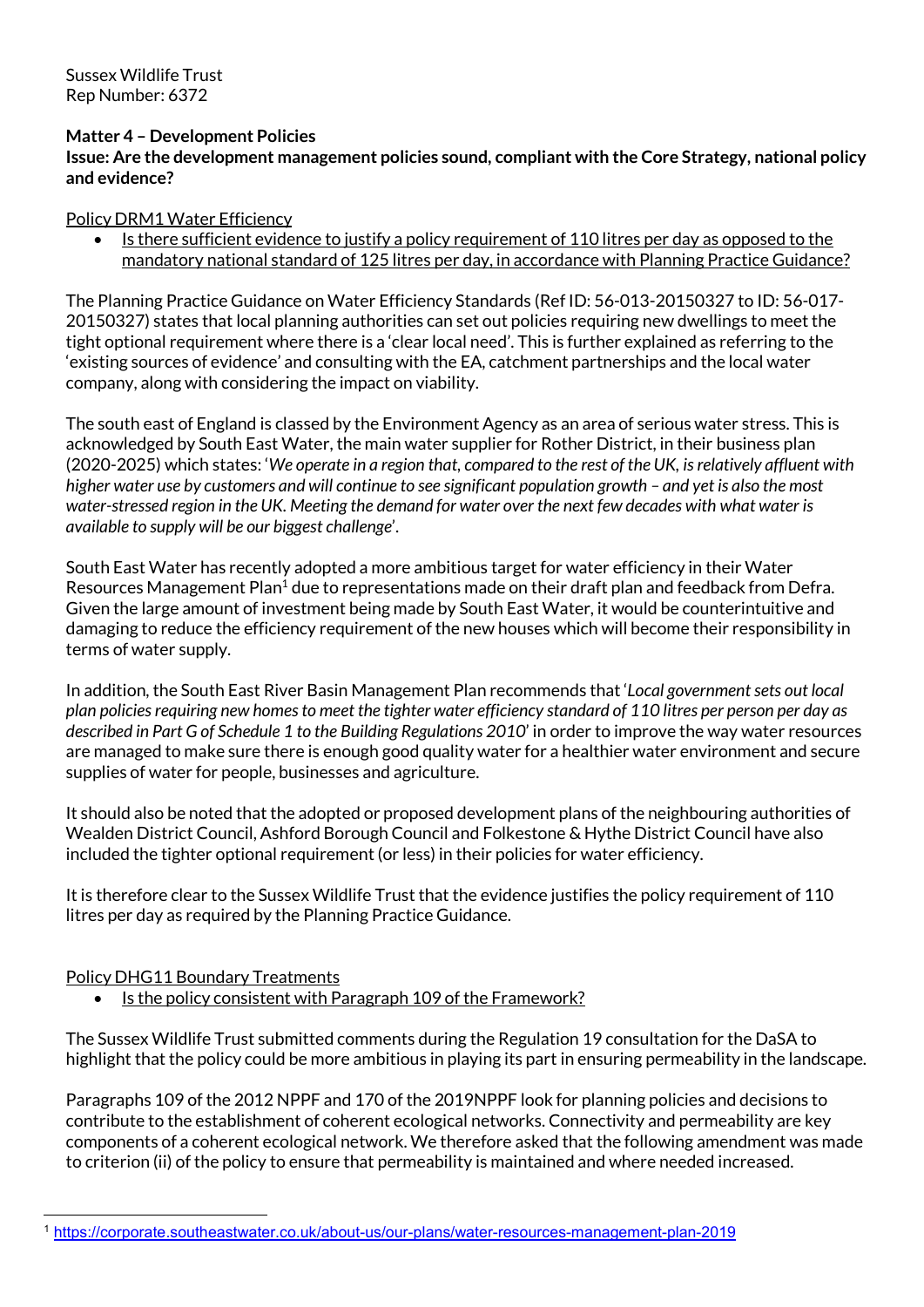## '*(ii) the proposed boundary treatment, by virtue of design, height and materials or species, is consistent with the character of the locality* **and ensures permeability for biodiversity'**

The Sussex Wildlife Trust acknowledges the response of RDC in the document entitled Initial Response to Representative (RDC-DaSA-004). Although RDC suggests that this policy will relate to areas that do not have significant implications for biodiversity, we remind them that section 118 of NPPF 2012 states that opportunities to encourage biodiversity in and around developments should be encouraged.

Ensuring any applications that may result in impermeable boundaries, such as gravel boards or closed board fencing, include a small gap for small mammals such as hedgehogs and or amphibians and reptiles is simple, but potentially important measure for biodiversity. Additionally, given the wide availability of 'wildlife friendly' boundaries, we cannot see that this policy requirement would be onerous for applicants.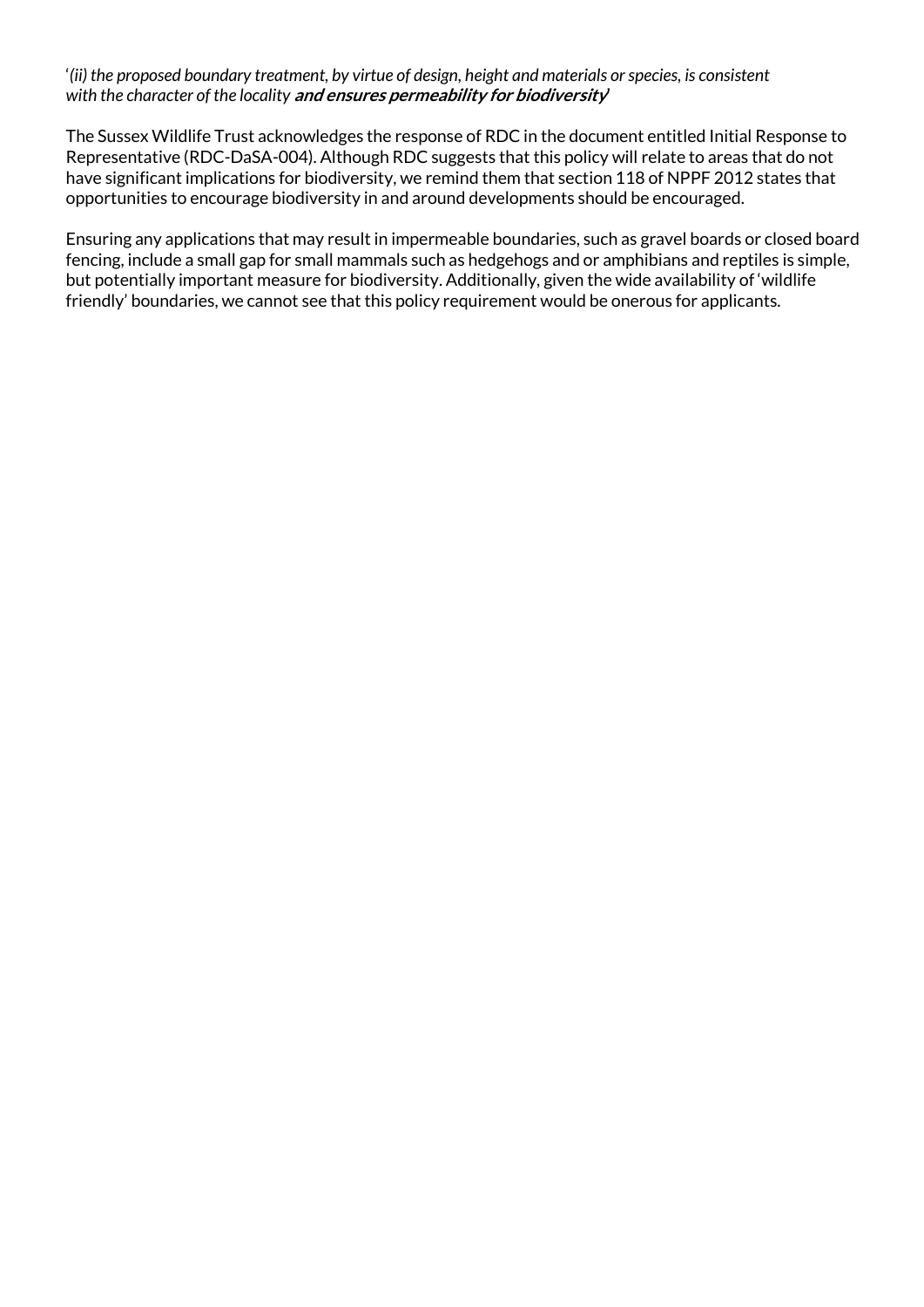Sussex Wildlife Trust Rep Number: 6372

# **Matter 7 – Selection of sites allocated for development Issue: For each area, are the individual sites selected sound?**

Policy BEX3 Land at North Bexhill – Infrastructure a) Kiteye Farm and adjoining land b) Land west of Watermill Lane c) Land east of Watermill Lane

Are the sites viable with required contributions towards infrastructure?

We acknowledge the comments from RDC in the Initial Response to Representatives (RDC-DaSA-004) which suggest that criteria (v) is sufficient. SWT supports the inclusion of an overarching criteria on infrastructure but remain concerned about the level of development proposed for Bexhill is too high.

We take this opportunity to highlight that allocations BEX1 and BEX2 are functionally linked with allocations BEX3a, b and c. In particular, the area for housing in the south part of BEX3c appears to be directly adjacent to BEX2. The NPPF is clear that Local Planning Authorities should take a strategic approach to the creation of ecological networks and green infrastructure and as such this policy should apply more widely.

We understand that BEX1 and BEX2 have planning permission, however we do not see this as a barrier to a holistic approach to the provision of green infrastructure within the Land at North Bexhill development area. The Sussex Wildlife Trust believes that policy BEX3 should acknowledge what is already permitted through BEX1 and BEX2 and encourage applicants try to complement this.

Policy BEX6 Land adjacent to 276 Turkey Road, Bexhill and Policy BEX7 Land at Moleynes Mead, Fryatts Way, Bexhill

• Are the policies sufficiently robust in terms of assessing impact of development on the Pevensey Levels?

The Sussex Wildlife Trust notes the proposed change to criteria (v) of Policy BEX6 and criteria (vii) of Policy BEX7 proposed by Rother District Council in the Initial Responses to Representations (RDC-DaSA-004). We feel that the proposed wording is sufficient to ensure that the correct information to demonstrate no adverse impact on the Pevensey Levels is provided at the application stage. However, we note that whilst the modification to BEX6 is included in the Schedule of Proposed Modifications (RDC-DaSA-005), this is not the case for BEX7. In order to be effective, BEX7 must also include the same modification as proposed for BEX6.

Policy CAM1 Land at the former Putting Green Site, Old Lydd Road, Camber Policy CAM2 Land at the central Car Park, Old Lydd Road, Camber

Are the policies sufficiently clear in terms of how they are expected to contribute to the implementation of the SARMS?

RDC have suggested a modification to both these policies in the Schedule of Proposed Modifications (RDC-DaSA-005) which Sussex Wildlife Trust supports. However, we feel it is still not clear what form the 'contribution to implementation' will take. We note that the Initial Responses to Representations (RDC-DaSA-004) for CAM1 and CAM2 states '*the SARMS is currently in draft form, so specific "contributions" are uncertain'*. The Sussex Wildlife Trustis therefore unclear how effective these policy requirements can be at avoiding impacts.

It appears vital that the SARMS is adopted before these sites are progressed. Additionally any implementation of the SARMS should including monitoring the success of the SARMS measures at avoiding recreational impacts. If the measures are not successful at avoiding recreational impacts then it cannot be said to be preventing an adverse effect on the integrity of the Natura 2000 sites.